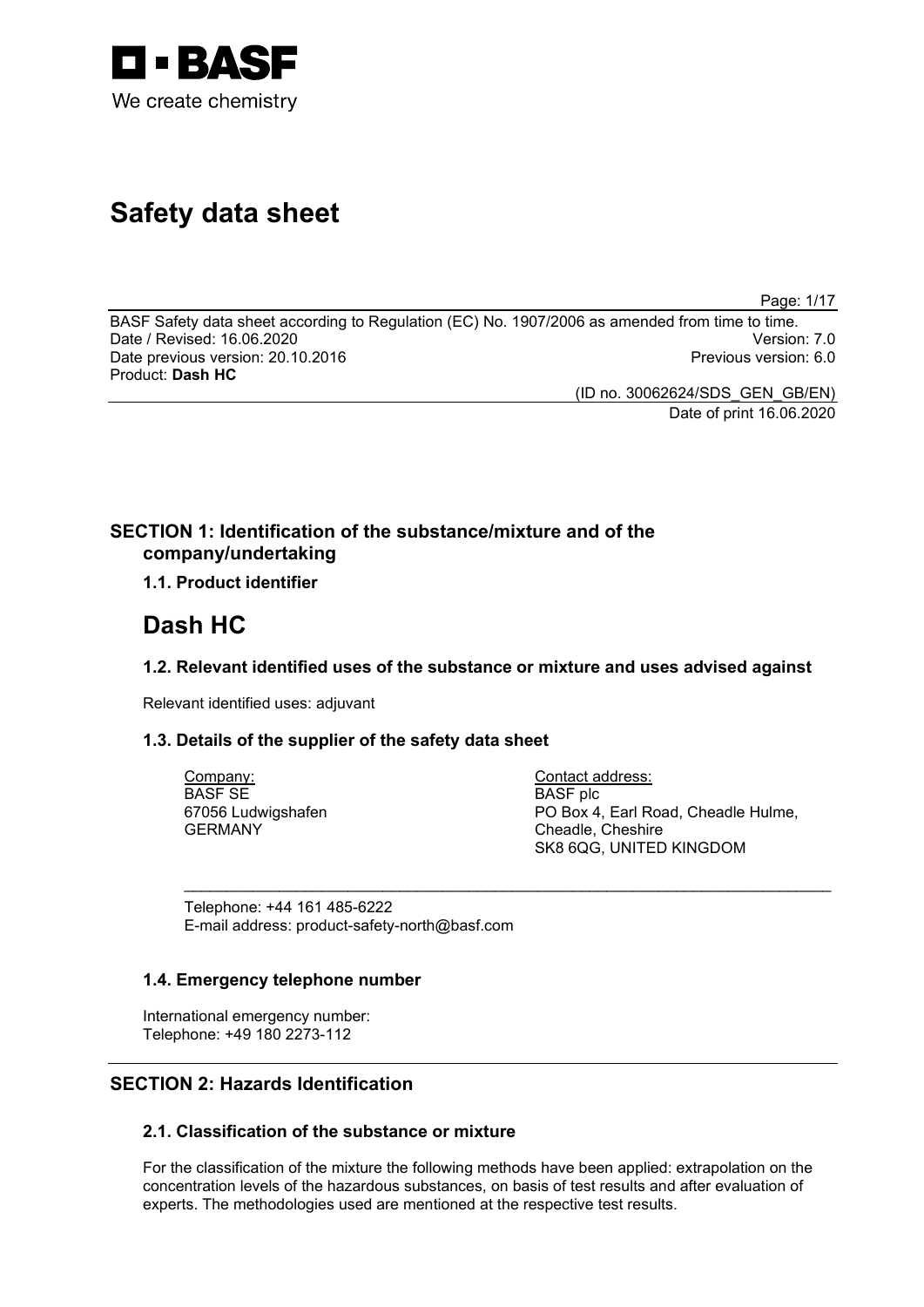Page: 2/17

BASF Safety data sheet according to Regulation (EC) No. 1907/2006 as amended from time to time. Date / Revised: 16.06.2020<br>Date previous version: 20.10.2016 Version: 7.0<br>Previous version: 6.0 Date previous version: 20.10.2016 Product: **Dash HC**

(ID no. 30062624/SDS\_GEN\_GB/EN)

Date of print 16.06.2020

# According to Regulation (EC) No 1272/2008 [CLP]

Asp. Tox. 1 **H304 May be fatal if swallowed and enters airways.**<br>Skin Corr./Irrit. 2 **H315 Causes skin irritation**. Skin Corr./Irrit. 2 H315 Causes skin irritation.<br>Eye Dam./Irrit. 1 H318 Causes serious eye d Eye Dam./Irrit. 1 **H318 Causes serious eye damage.**<br>STOT SE 3 **H336 May cause drowsiness or dizz** STOT SE 3 H336 May cause drowsiness or dizziness.<br>Aquatic Chronic 2 H411 Toxic to aquatic life with long lasting H411 Toxic to aquatic life with long lasting effects.

For the classifications not written out in full in this section the full text can be found in section 16.

# **2.2. Label elements**

Globally Harmonized System (GHS) in accordance with UK regulations.





Signal Word: Danger

| <b>Hazard Statement:</b>        |                                                                                              |
|---------------------------------|----------------------------------------------------------------------------------------------|
| H304                            | May be fatal if swallowed and enters airways.                                                |
| H315                            | Causes skin irritation.                                                                      |
| H318                            | Causes serious eye damage.                                                                   |
| H336                            | May cause drowsiness or dizziness.                                                           |
| H411                            | Toxic to aquatic life with long lasting effects.                                             |
| <b>EUH401</b>                   | To avoid risks to human health and the environment, comply with the<br>instructions for use. |
| <b>Precautionary Statement:</b> |                                                                                              |
| P <sub>101</sub>                | If medical advice is needed, have product container or label at hand.                        |

| P <sub>102</sub> | Keep out of reach of children.                                                        |
|------------------|---------------------------------------------------------------------------------------|
|                  | Precautionary Statements (Prevention):                                                |
| P <sub>261</sub> | Avoid breathing mist.                                                                 |
| P <sub>264</sub> | Wash contaminated body parts thoroughly after handling.                               |
| P <sub>271</sub> | Use only outdoors or in a well-ventilated area.                                       |
| P <sub>280</sub> | Wear protective gloves, protective clothing and eye protection or face<br>protection. |

Precautionary Statements (Response):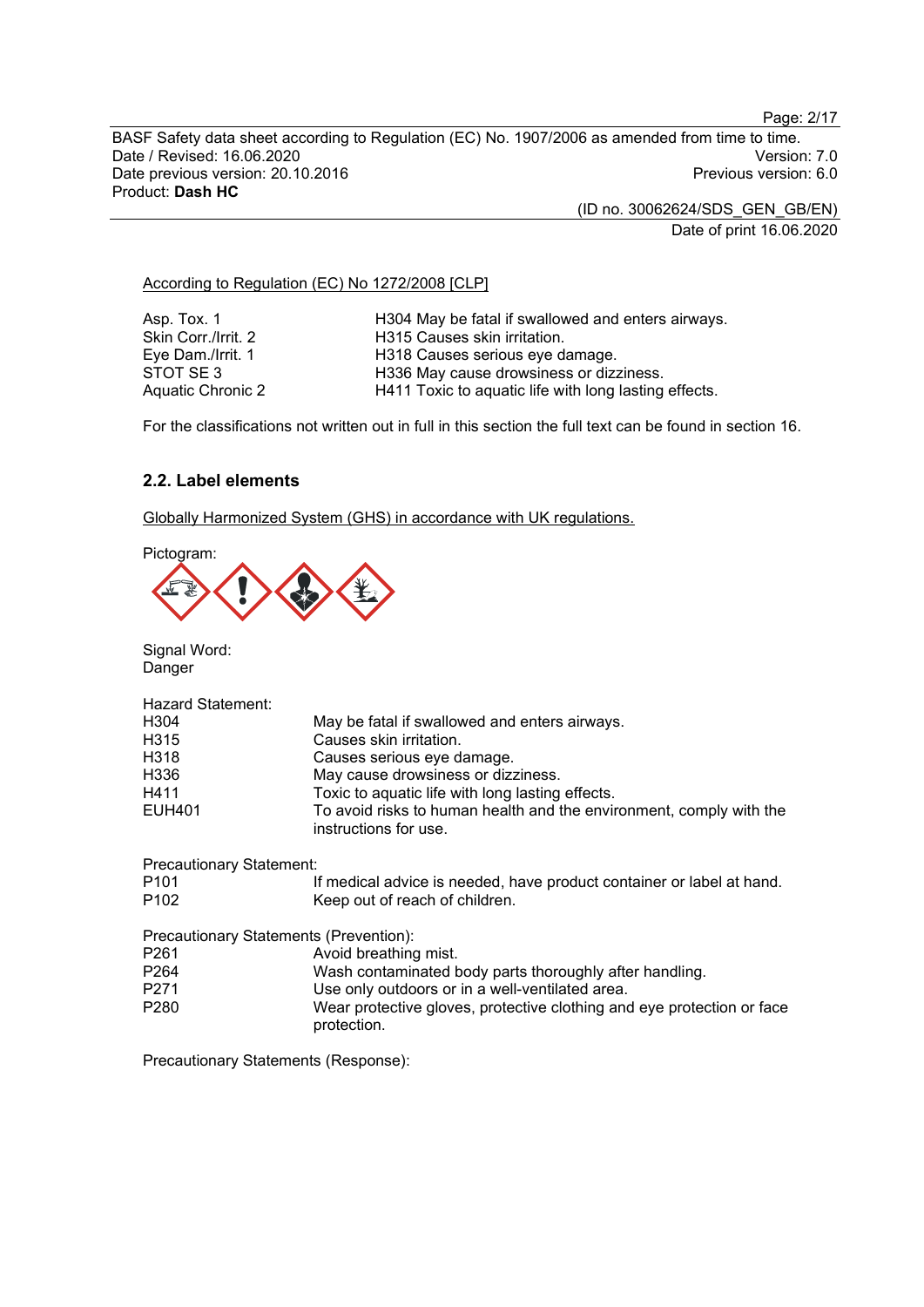Page: 3/17

BASF Safety data sheet according to Regulation (EC) No. 1907/2006 as amended from time to time. Date / Revised: 16.06.2020<br>Date previous version: 20.10.2016 Version: 7.0<br>Previous version: 6.0 Date previous version: 20.10.2016 Product: **Dash HC**

(ID no. 30062624/SDS\_GEN\_GB/EN)

Date of print 16.06.2020

| P305 + P351 + P338                   | IF IN EYES: Rinse cautiously with water for several minutes. Remove<br>contact lenses, if present and easy to do. Continue rinsing.                                                         |
|--------------------------------------|---------------------------------------------------------------------------------------------------------------------------------------------------------------------------------------------|
| P310                                 | Immediately call a POISON CENTER or physician.                                                                                                                                              |
| $P304 + P340$                        | IF INHALED: Remove person to fresh air and keep comfortable for<br>breathing.                                                                                                               |
| $P303 + P352$                        | IF ON SKIN (or hair): Wash with plenty of soap and water.                                                                                                                                   |
| P391                                 | Collect spillage.                                                                                                                                                                           |
| P331                                 | Do NOT induce vomiting.                                                                                                                                                                     |
| P362 + P364                          | Take off contaminated clothing and wash it before reuse.                                                                                                                                    |
| Precautionary Statements (Storage):  |                                                                                                                                                                                             |
| P403 + P233                          | Store in a well-ventilated place. Keep container tightly closed.                                                                                                                            |
| P405                                 | Store locked up.                                                                                                                                                                            |
| Precautionary Statements (Disposal): |                                                                                                                                                                                             |
| P <sub>501</sub>                     | Dispose of contents/container to a licensed hazardous-waste disposal<br>contractor or collection site except for empty clean containers which can<br>be disposed of as non-hazardous waste. |

## According to Regulation (EC) No 1272/2008 [CLP]

Hazard determining component(s) for labelling: Solvent naphtha (petroleum), heavy arom., Oxirane, methyl-, polymer with oxirane, mono-C10-16-alkyl ethers, phosphates

# **2.3. Other hazards**

According to Regulation (EC) No 1272/2008 [CLP]

If applicable information is provided in this section on other hazards which do not result in classification but which may contribute to the overall hazards of the substance or mixture.

See section 12 - Results of PBT and vPvB assessment.

# **SECTION 3: Composition/Information on Ingredients**

## **3.1. Substances**

Not applicable

#### **3.2. Mixtures**

Chemical nature

adjuvant, Emulsifiable concentrate (EC)

Hazardous ingredients (GHS) according to Regulation (EC) No. 1272/2008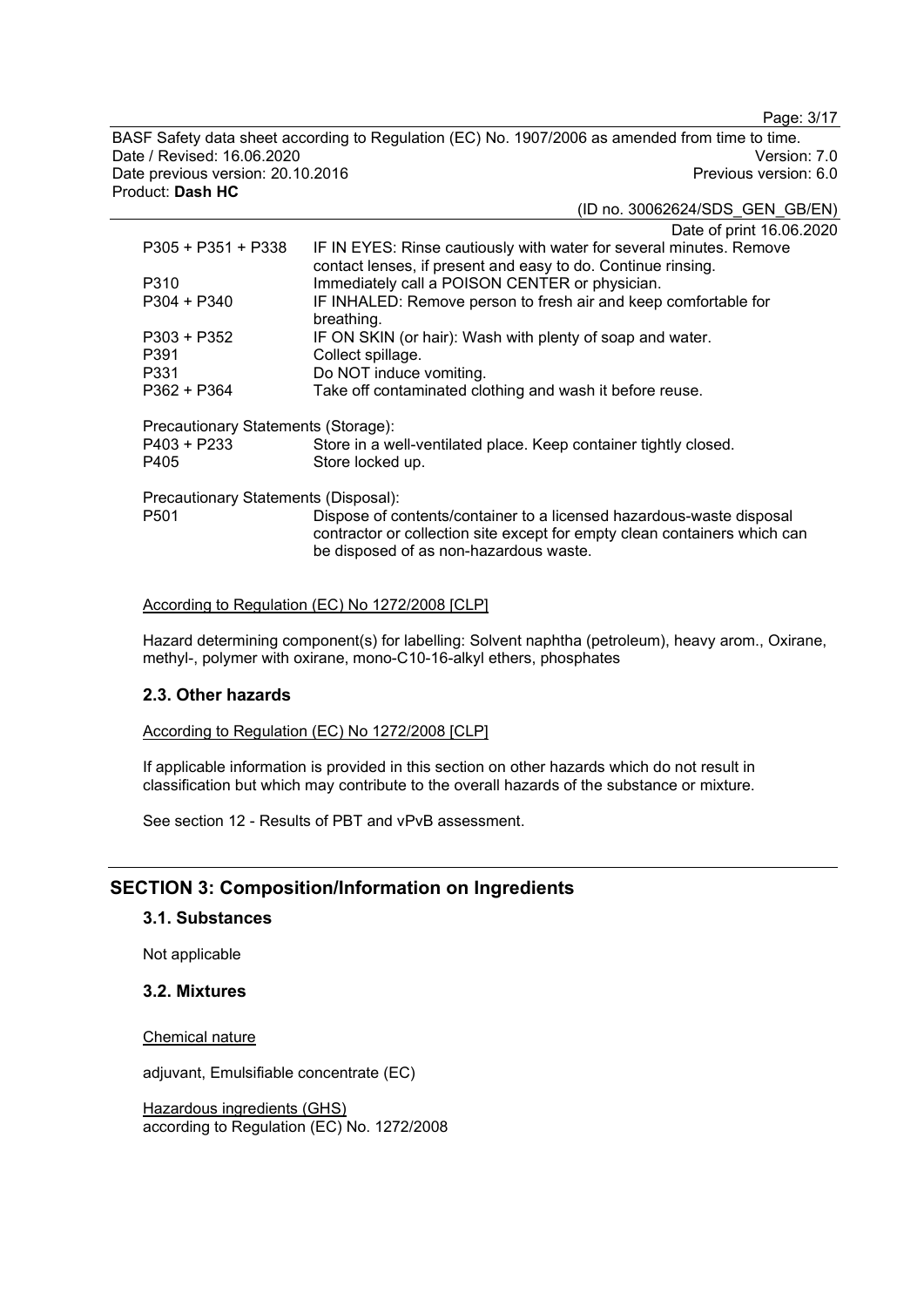Page: 4/17

BASF Safety data sheet according to Regulation (EC) No. 1907/2006 as amended from time to time. Date / Revised: 16.06.2020 Version: 7.0 Date previous version: 20.10.2016 Product: **Dash HC**

> (ID no. 30062624/SDS\_GEN\_GB/EN) Date of print 16.06.2020

Solvent naphtha (petroleum), heavy arom.; Kerosine — unspecified; [A complex combination of hydrocarbons obtained from distillation of aromatic streams. It consists predominantly of aromatic hydrocarbons having carbon numbers predominantly in the range of C9 thro ugh C16 and boiling in the range of approximately 165 oC to 290 oC (330 oF to 554 oF).] Content (W/W): < 50 % CAS Number: 64742-94-5 EC-Number: 265-198-5 Asp. Tox. 1 STOT SE 3 (drowsiness and dizziness) Aquatic Chronic 2 H304, H336, H411

EUH066

Oxirane, methyl-, polymer with oxirane, mono-C10-16-alkyl ethers, phosphates Content (W/W): < 30 % CAS Number: 68649-29-6 Skin Corr./Irrit. 2 Eye Dam./Irrit. 1 H318, H315

For the classifications not written out in full in this section, including the hazard classes and the hazard statements, the full text is listed in section 16.

# **SECTION 4: First-Aid Measures**

#### **4.1. Description of first aid measures**

First aid personnel should pay attention to their own safety. If the patient is likely to become unconscious, place and transport in stable sideways position (recovery position). Immediately remove contaminated clothing.

Show container, label and/or safety data sheet to physician.

If inhaled:

Keep patient calm, remove to fresh air, seek medical attention. Immediately administer a corticosteroid from a controlled/metered dose inhaler.

On skin contact:

Immediately wash thoroughly with plenty of water, apply sterile dressings, consult a skin specialist.

On contact with eyes:

Immediately wash affected eyes for at least 15 minutes under running water with eyelids held open, consult an eye specialist.

On ingestion:

Immediately rinse mouth and then drink 200-300 ml of water, seek medical attention. Do not induce vomiting due to aspiration hazard.

# **4.2. Most important symptoms and effects, both acute and delayed**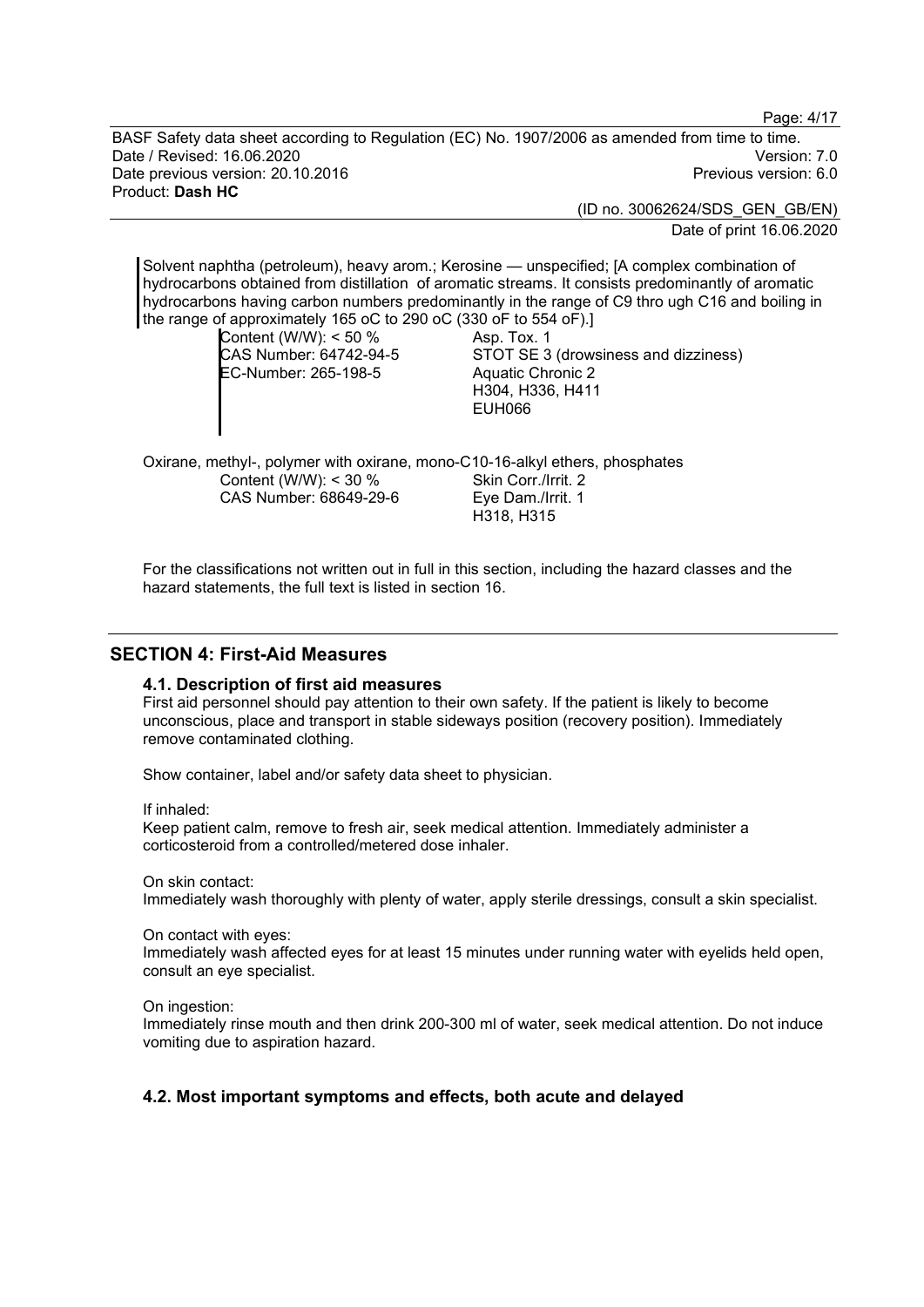Page: 5/17

BASF Safety data sheet according to Regulation (EC) No. 1907/2006 as amended from time to time. Date / Revised: 16.06.2020 Version: 7.0 Date previous version: 20.10.2016 Product: **Dash HC**

(ID no. 30062624/SDS\_GEN\_GB/EN)

Date of print 16.06.2020

Symptoms: Information, i.e. additional information on symptoms and effects may be included in the GHS labeling phrases available in Section 2 and in the Toxicological assessments available in Section 11., (Further) symptoms and / or effects are not known so far

# **4.3. Indication of any immediate medical attention and special treatment needed**

Treatment: Treat according to symptoms (decontamination, vital functions), no known specific antidote.

# **SECTION 5: Fire-Fighting Measures**

#### **5.1. Extinguishing media**

Suitable extinguishing media: water spray, carbon dioxide, foam, dry powder

#### **5.2. Special hazards arising from the substance or mixture**

carbon monoxide, Carbon dioxide, hydrogen chloride, nitrogen oxides, silica compounds, halogenated compounds

The substances/groups of substances mentioned can be released in case of fire.

#### **5.3. Advice for fire-fighters**

Special protective equipment: Wear self-contained breathing apparatus and chemical-protective clothing.

#### Further information:

Collect contaminated extinguishing water separately, do not allow to reach sewage or effluent systems. Dispose of fire debris and contaminated extinguishing water in accordance with official regulations. In case of fire and/or explosion do not breathe fumes. Keep containers cool by spraying with water if exposed to fire.

# **SECTION 6: Accidental Release Measures**

#### **6.1. Personal precautions, protective equipment and emergency procedures**

Do not breathe vapour/spray. Use personal protective clothing. Avoid contact with the skin, eyes and clothing.

#### **6.2. Environmental precautions**

Do not discharge into drains/surface waters/groundwater. Do not discharge into the subsoil/soil.

Do not allow contamination of public drains or surface or ground waters. Inform local water plc if spillage enters drains and the Environment Agency (England & Wales), the Scottish Environmental Protection Agency (Scotland), or the Environment and Heritage Service (Northern Ireland) if it enters surface or ground waters. Keep people and animals away.

#### **6.3. Methods and material for containment and cleaning up**

For small amounts: Pick up with suitable absorbent material (e.g. sand, sawdust, general-purpose binder, kieselguhr).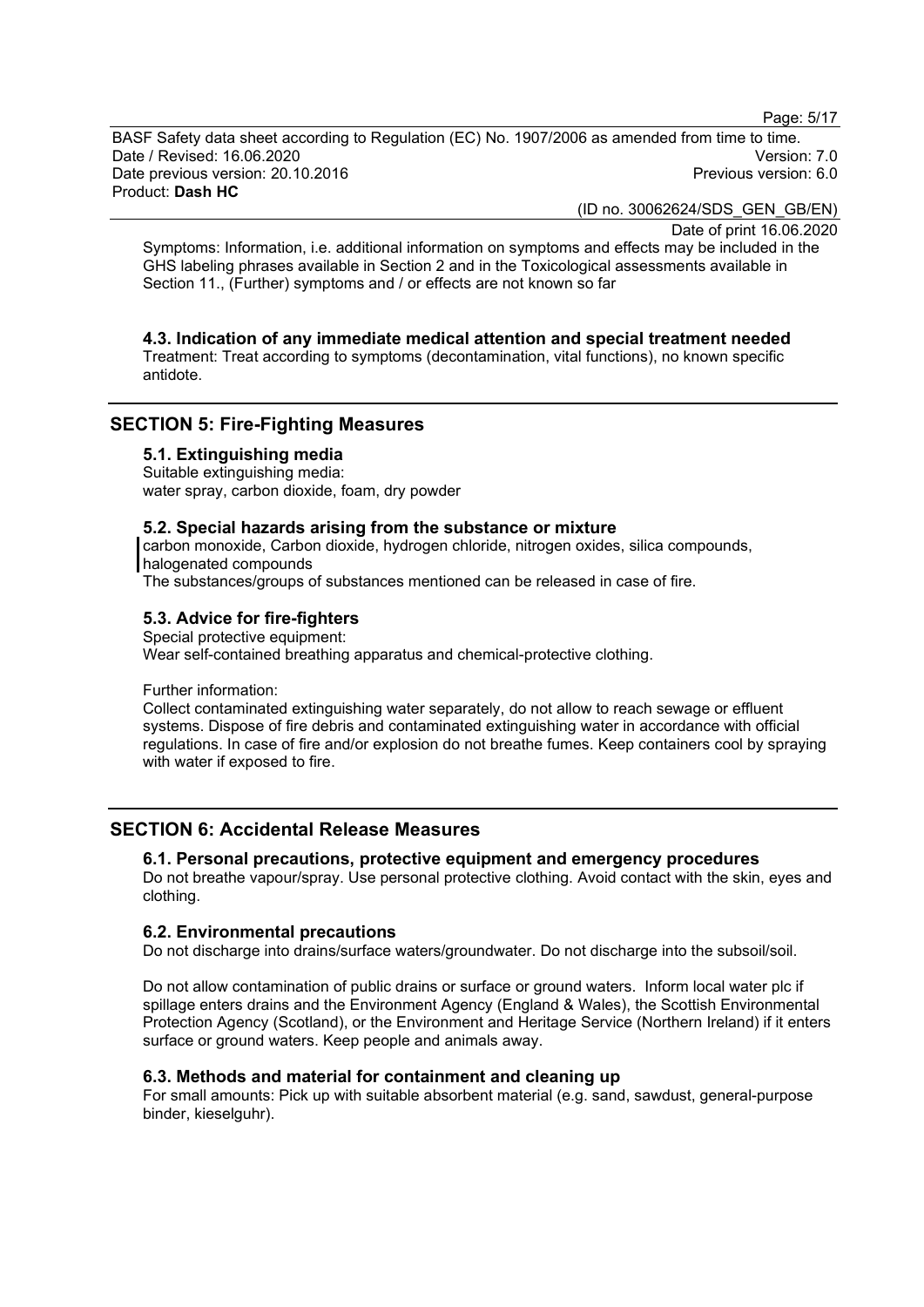Page: 6/17

BASF Safety data sheet according to Regulation (EC) No. 1907/2006 as amended from time to time. Date / Revised: 16.06.2020 Version: 7.0 Date previous version: 20.10.2016 Product: **Dash HC**

> (ID no. 30062624/SDS\_GEN\_GB/EN) Date of print 16.06.2020

For large amounts: Dike spillage. Pump off product.

Dispose of absorbed material in accordance with regulations. Collect waste in suitable containers, which can be labeled and sealed. Clean contaminated floors and objects thoroughly with water and detergents, observing environmental regulations. Wear suitable protective equipment.

#### **6.4. Reference to other sections**

Information regarding exposure controls/personal protection and disposal considerations can be found in section 8 and 13.

# **SECTION 7: Handling and Storage**

#### **7.1. Precautions for safe handling**

No special measures necessary if stored and handled correctly. Ensure thorough ventilation of stores and work areas. When using do not eat, drink or smoke. Hands and/or face should be washed before breaks and at the end of the shift.

Protection against fire and explosion:

Vapours may form ignitable mixture with air. Prevent electrostatic charge - sources of ignition should be kept well clear - fire extinguishers should be kept handy.

#### **7.2. Conditions for safe storage, including any incompatibilities**

Segregate from foods and animal feeds. Further information on storage conditions: Keep away from heat. Protect from direct sunlight.

## Protect from temperatures below: 0 °C

Changes in the properties of the product may occur if substance/product is stored below indicated temperature for extended periods of time.

Protect from temperatures above: 40 °C

Changes in the properties of the product may occur if substance/product is stored above indicated temperature for extended periods of time.

#### **7.3. Specific end use(s)**

For the relevant identified use(s) listed in Section 1 the advice mentioned in this section 7 is to be observed.

# **SECTION 8: Exposure Controls/Personal Protection**

#### **8.1. Control parameters**

Components with occupational exposure limits

No occupational exposure limits known.

Refer to the current edition of HSE Guidance Note EH40 Occupational Exposure Limits (United Kingdom). For normal use and handling refer to the product label/leaflet.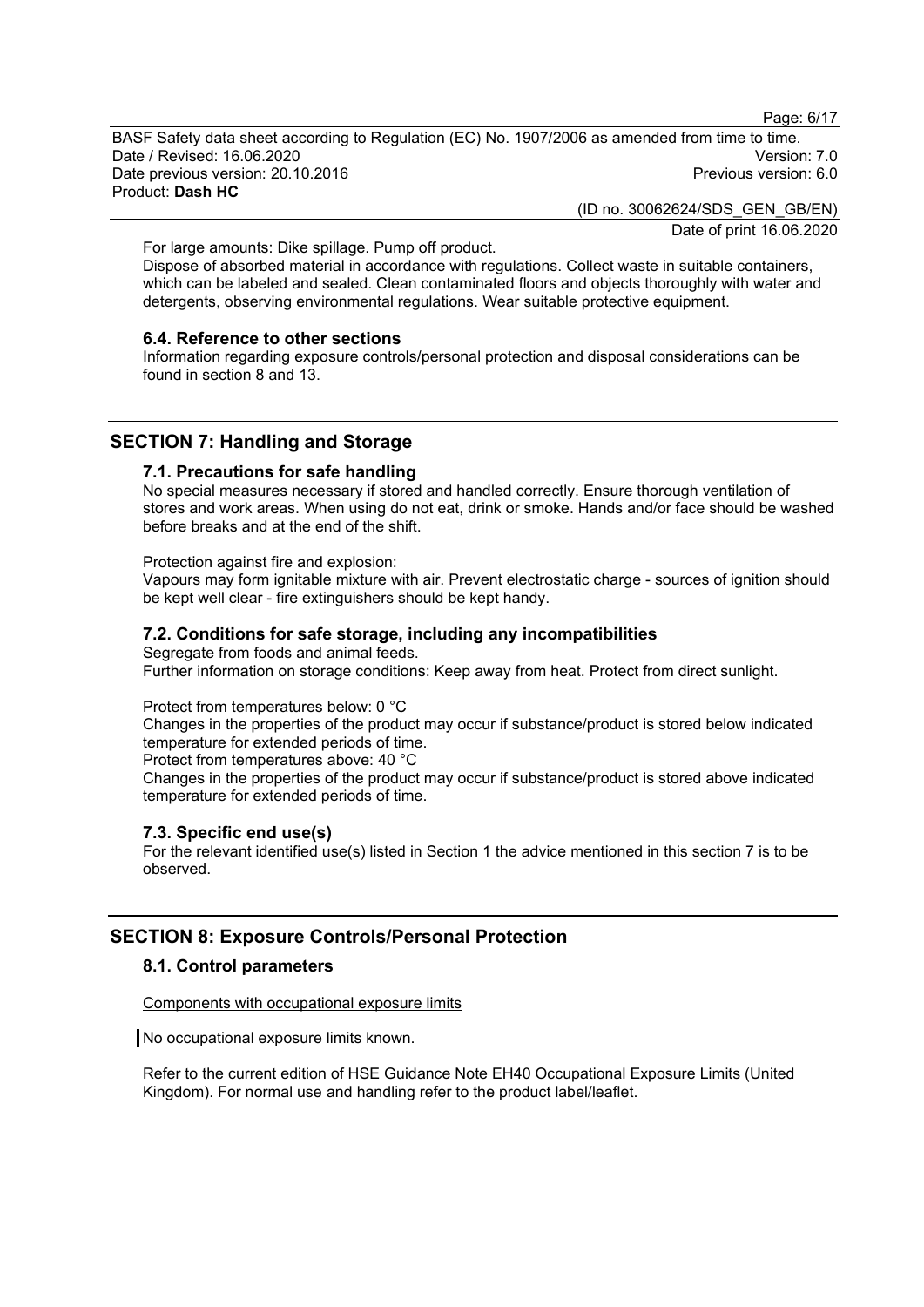Page: 7/17

BASF Safety data sheet according to Regulation (EC) No. 1907/2006 as amended from time to time. Date / Revised: 16.06.2020 Version: 7.0 Date previous version: 20.10.2016 Product: **Dash HC**

> (ID no. 30062624/SDS\_GEN\_GB/EN) Date of print 16.06.2020

# **8.2. Exposure controls**

Personal protective equipment

Respiratory protection:

Suitable respiratory protection for lower concentrations or short-term effect: Combination filter for gases/vapours of organic, inorganic, acid inorganic, alkaline compounds and toxic particles (e. g. EN 14387 Type ABEK-P3)

Hand protection:

Suitable chemical resistant safety gloves (EN 374) also with prolonged, direct contact (Recommended: Protective index 6, corresponding > 480 minutes of permeation time according to EN 374): E.g. nitrile rubber (0.4 mm), chloroprene rubber (0.5 mm), butyl rubber (0.7 mm) etc.

Eye protection:

Tightly fitting safety goggles (splash goggles) (e.g. EN 166)

Body protection:

Body protection must be chosen depending on activity and possible exposure, e.g. apron, protecting boots, chemical-protection suit (according to EN 14605 in case of splashes or EN ISO 13982 in case of dust).

#### General safety and hygiene measures

Wearing of closed work clothing is recommended. Handle in accordance with good industrial hygiene and safety practice. Store work clothing separately. Keep away from food, drink and animal feeding stuffs.

# **SECTION 9: Physical and Chemical Properties**

# **9.1. Information on basic physical and chemical properties**

| Form:<br>Colour:<br>Odour:   | liquid<br>light yellow to orange<br>aromatic |                            |
|------------------------------|----------------------------------------------|----------------------------|
| Odour threshold:             |                                              |                            |
|                              | Not determined due to potential              |                            |
|                              | health hazard by inhalation.                 |                            |
| pH value:                    | approx. $2 - 4$                              |                            |
|                              | (CIPAC standard water D, 1 %(m),             |                            |
|                              | approx. $20 °C$ )                            |                            |
| crystallization temperature: | $\le$ -20 $^{\circ}$ C                       |                            |
| onset of boiling:            | $>178$ °C                                    |                            |
|                              | (1,013 hPa)                                  |                            |
|                              | Information applies to the solvent.          |                            |
| Flash point:                 | approx. 71 °C                                | (Directive 92/69/EEC, A.9) |
| Evaporation rate:            |                                              |                            |
|                              | not applicable                               |                            |
| Flammability:                | not applicable                               |                            |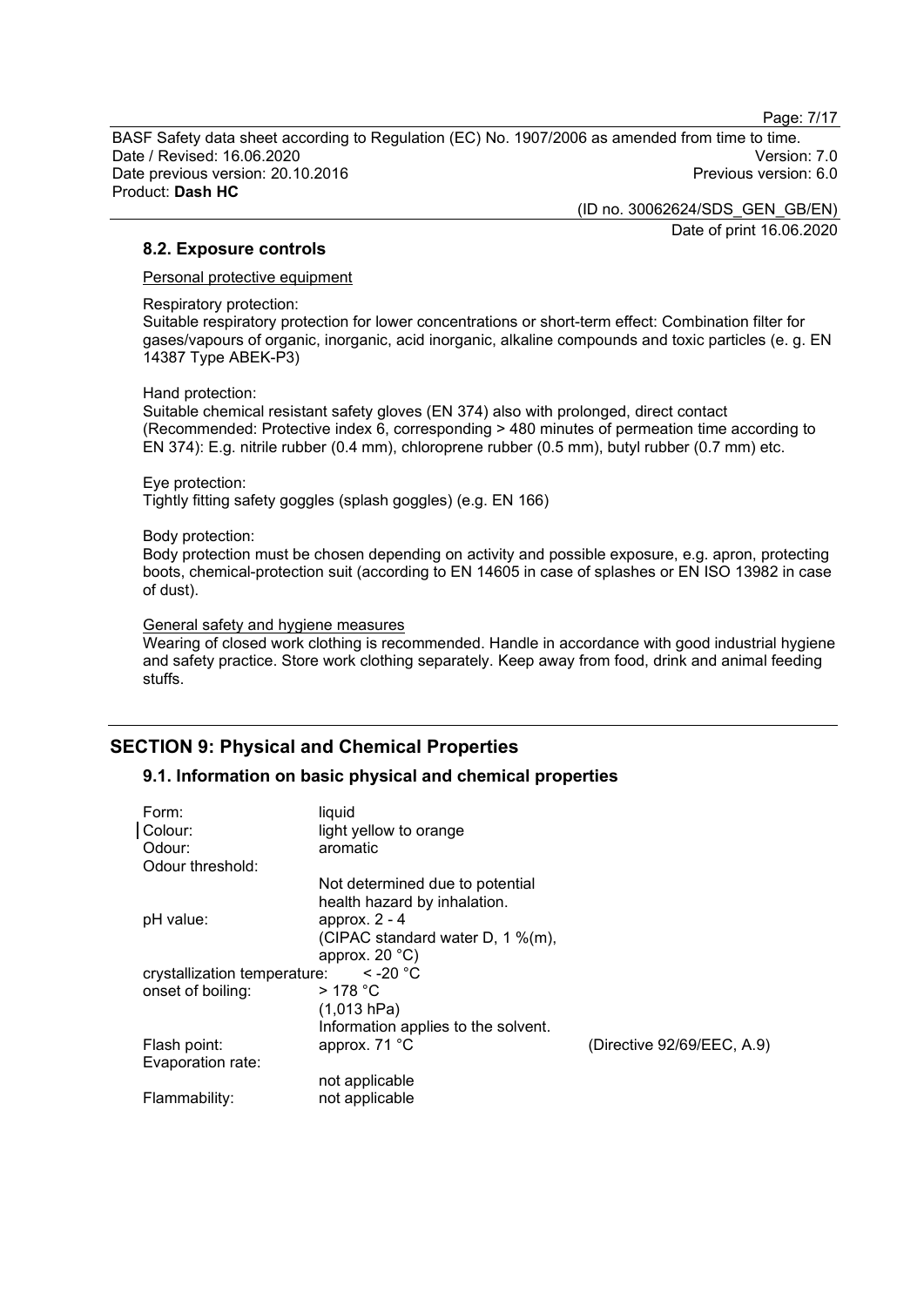BASF Safety data sheet according to Regulation (EC) No. 1907/2006 as amended from time to time. Date / Revised: 16.06.2020 Version: 7.0 Date previous version: 20.10.2016 Product: **Dash HC**

Page: 8/17

(ID no. 30062624/SDS\_GEN\_GB/EN)

Date of print 16.06.2020 Lower explosion limit: 0.6 %(V) Information applies to the solvent.<br>7 %(V) Upper explosion limit: Information applies to the solvent.<br>approx. 320 °C Ignition temperature: approx. 320 °C<br>Vapour pressure: approx. 1 hPa Vapour pressure:  $(20 °C)$ Information applies to the solvent. Density: approx. 0.93 g/cm3 (approx. 20 °C) (OECD Guideline 109) Relative vapour density (air): not applicable Solubility in water: Partitioning coefficient n-octanol/water (log Kow): not applicable Thermal decomposition: 90 °C, 160 kJ/kg, (onset temperature) Not a substance liable to self-decomposition according to UN transport regulations, class 4.1. Viscosity, dynamic: approx. 11.4 mPa.s (20 °C, 100 1/s) (OECD 114) Viscosity, kinematic:  $(40 °C)$ (OECD 114) Explosion hazard: Based on the chemical structure there is no indication of explosive properties.<br>Fire promoting properties: Based o Based on its structural properties the product is not classified as oxidizing.

# **9.2. Other information**

| Surface tension: | approx. 31 mN/m   |
|------------------|-------------------|
|                  | (25 °C; 100 %(V)) |

# **SECTION 10: Stability and Reactivity**

#### **10.1. Reactivity**

No hazardous reactions if stored and handled as prescribed/indicated.

Corrosion to metals: Corrosive effects to metal are not anticipated.

#### **10.2. Chemical stability**

The product is stable if stored and handled as prescribed/indicated.

#### **10.3. Possibility of hazardous reactions**

No hazardous reactions if stored and handled as prescribed/indicated.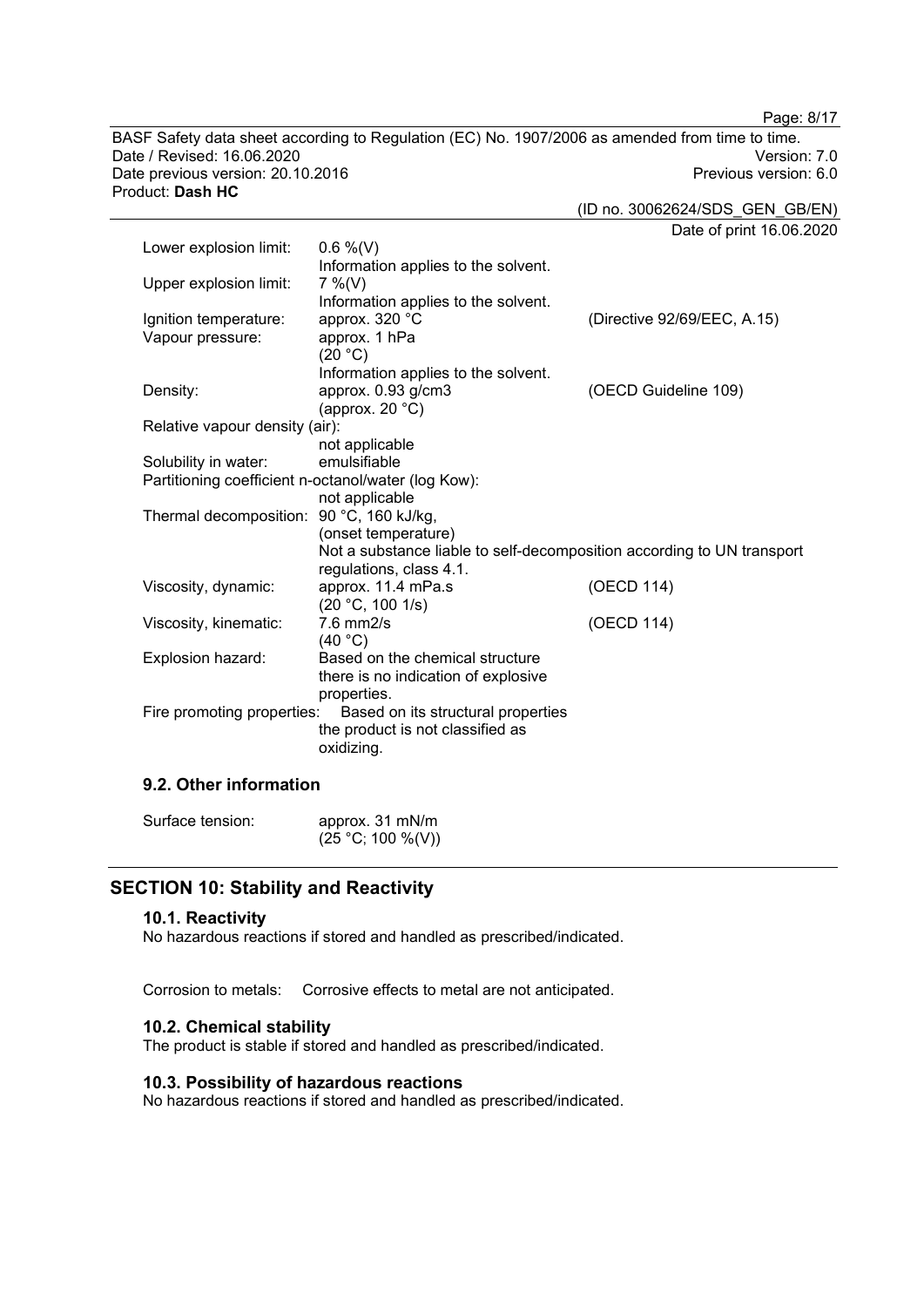Page: 9/17

BASF Safety data sheet according to Regulation (EC) No. 1907/2006 as amended from time to time. Date / Revised: 16.06.2020 Version: 7.0 Date previous version: 20.10.2016 Product: **Dash HC**

> (ID no. 30062624/SDS\_GEN\_GB/EN) Date of print 16.06.2020

# **10.4. Conditions to avoid**

See SDS section 7 - Handling and storage.

#### **10.5. Incompatible materials**

Substances to avoid: strong acids, strong bases, strong oxidizing agents

#### **10.6. Hazardous decomposition products**

Hazardous decomposition products: No hazardous decomposition products if stored and handled as prescribed/indicated.

# **SECTION 11: Toxicological Information**

# **11.1. Information on toxicological effects**

#### Acute toxicity

Assessment of acute toxicity:

Virtually nontoxic after a single ingestion. Virtually nontoxic by inhalation. Virtually nontoxic after a single skin contact. The product has not been tested. The statement has been derived from substances/products of a similar structure or composition.

Experimental/calculated data: LD50 rat (oral): > 2,200 mg/kg (OECD Guideline 401) No mortality was observed.

LC50 rat (by inhalation): > 5.6 mg/l 4 h (OECD Guideline 403) No mortality was observed.

LD50 rat (dermal): > 2,000 mg/kg (OECD Guideline 402) No mortality was observed.

#### Irritation

Assessment of irritating effects:

Skin contact causes irritation. May cause severe damage to the eyes. The product has not been tested. The statement has been derived from substances/products of a similar structure or composition.

Experimental/calculated data: Skin corrosion/irritation rabbit: Irritant. (OECD Guideline 404)

Serious eye damage/irritation rabbit: Risk of serious damage to eyes. (OECD Guideline 405)

Respiratory/Skin sensitization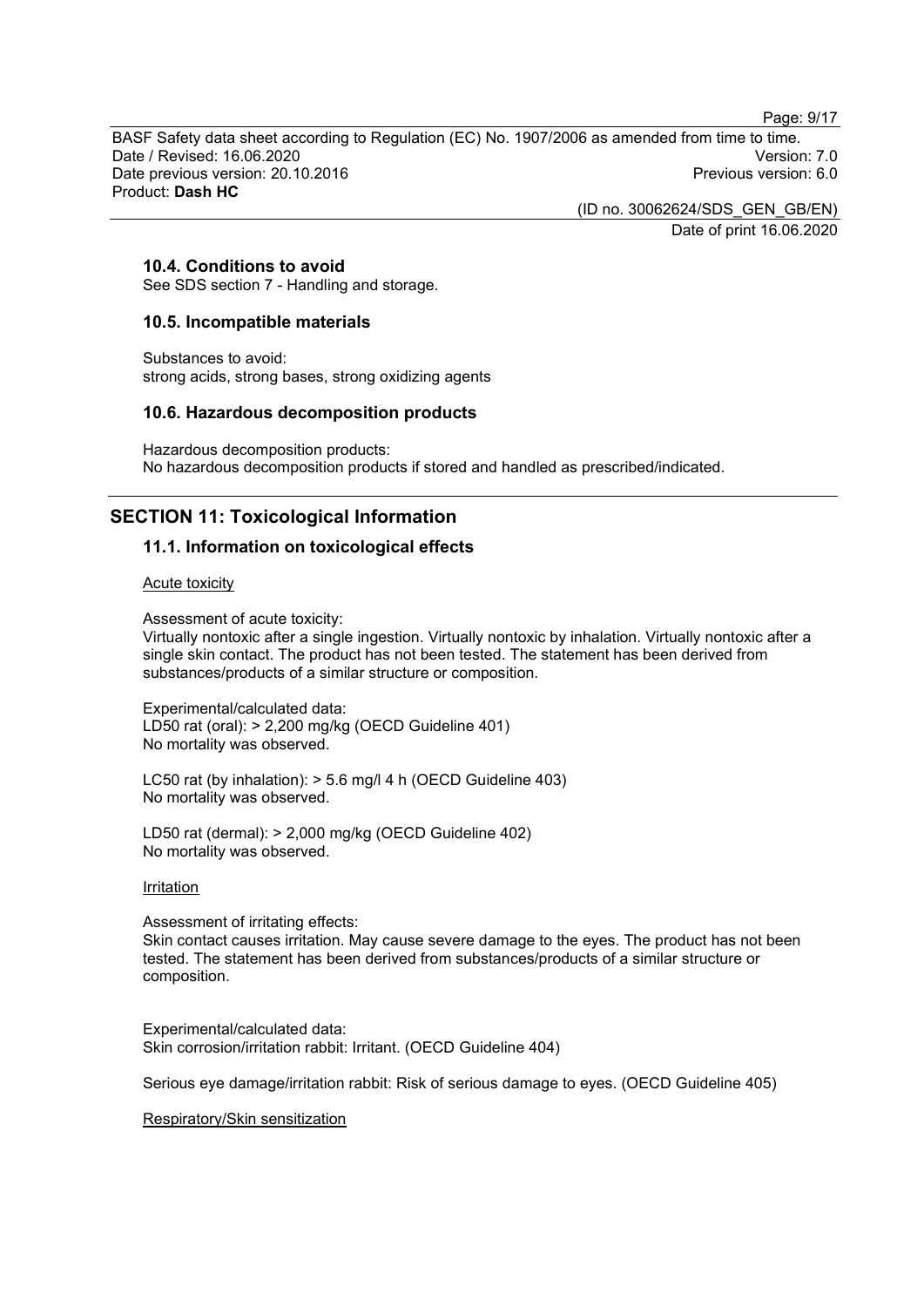Page: 10/17

BASF Safety data sheet according to Regulation (EC) No. 1907/2006 as amended from time to time. Date / Revised: 16.06.2020 Version: 7.0 Date previous version: 20.10.2016 Product: **Dash HC**

> (ID no. 30062624/SDS\_GEN\_GB/EN) Date of print 16.06.2020

Assessment of sensitization: There is no evidence of a skin-sensitizing potential.

Experimental/calculated data: Guinea pig maximization test guinea pig: Non-sensitizing. (OECD Guideline 406)

#### Germ cell mutagenicity

Assessment of mutagenicity: The product has not been tested. The statement has been derived from the properties of the individual components. Mutagenicity tests revealed no genotoxic potential.

**Carcinogenicity** 

No data available.

#### Reproductive toxicity

No data available.

Specific target organ toxicity (single exposure)

Assessment of STOT single: Possible narcotic effects (drowsiness or dizziness).

Remarks: The product has not been tested. The statement has been derived from the properties of the individual components.

Repeated dose toxicity and Specific target organ toxicity (repeated exposure)

No data available.

Aspiration hazard

May also damage the lung at swallowing (aspiration hazard). The product has not been tested. The statement has been derived from the properties of the individual components.

#### Other relevant toxicity information

Misuse can be harmful to health.

# **SECTION 12: Ecological Information**

# **12.1. Toxicity**

Assessment of aquatic toxicity: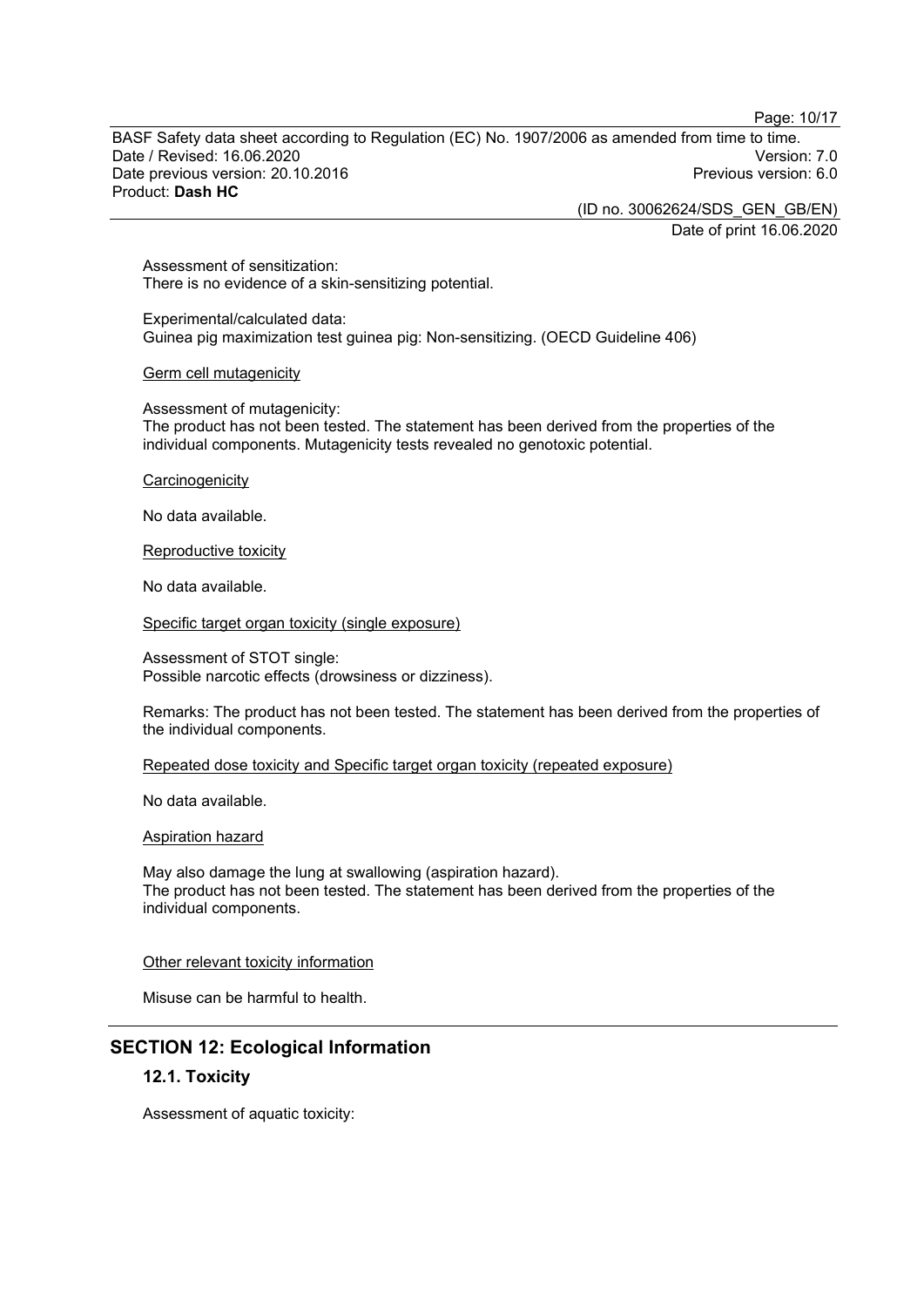Page: 11/17

BASF Safety data sheet according to Regulation (EC) No. 1907/2006 as amended from time to time. Date / Revised: 16.06.2020 Version: 7.0 Date previous version: 20.10.2016 Product: **Dash HC**

(ID no. 30062624/SDS\_GEN\_GB/EN)

Date of print 16.06.2020

Toxic to aquatic life with long lasting effects.

Toxicity to fish:

LC50 (96 h) 22 mg/l, Oncorhynchus mykiss (OECD 203; ISO 7346; 84/449/EEC, C.1) The product has not been tested. The statement has been derived from substances/products of a similar structure or composition.

Aquatic invertebrates:

EC50 (48 h) 37.8 mg/l, Daphnia magna (OECD Guideline 202, part 1, static) The product has not been tested. The statement has been derived from substances/products of a similar structure or composition.

Aquatic plants: EC50 (72 h) 92.3 mg/l (growth rate), Pseudokirchneriella subcapitata (OECD Guideline 201, static)

EC10 (72 h) 23.9 mg/l (growth rate), Pseudokirchneriella subcapitata (OECD Guideline 201, static)

*Information on: Solvent naphtha (petroleum), heavy arom.; Kerosine — unspecified; [A complex combination of hydrocarbons obtained from distillation of aromatic streams. It consists predominantly of aromatic hydrocarbons having carbon numbers predominantly in the range of C9 thro ugh C16 and boiling in the range of approximately 165 oC to 290 oC (330 oF to 554 oF).] Chronic toxicity to fish:*

*NOEL (28 d) 0.441 mg/l, Oncorhynchus mykiss*

----------------------------------

----------------------------------

*Information on: Solvent naphtha (petroleum), heavy arom.; Kerosine — unspecified; [A complex combination of hydrocarbons obtained from distillation of aromatic streams. It consists predominantly of aromatic hydrocarbons having carbon numbers predominantly in the range of C9 thro ugh C16 and boiling in the range of approximately 165 oC to 290 oC (330 oF to 554 oF).] Chronic toxicity to aquatic invertebrates:*

*NOEL (21 d) 0.771 mg/l, Daphnia magna*

**12.2. Persistence and degradability**

Assessment biodegradation and elimination (H2O): The product has not been tested. The statement has been derived from substances/products of a similar structure or composition.

*Information on: Solvent naphtha (petroleum), heavy arom.; Kerosine — unspecified; [A complex combination of hydrocarbons obtained from distillation of aromatic streams. It consists predominantly of aromatic hydrocarbons having carbon numbers predominantly in the range of C9 thro ugh C16 and boiling in the range of approximately 165 oC to 290 oC (330 oF to 554 oF).] Assessment biodegradation and elimination (H2O): Readily biodegradable (according to OECD criteria).*

----------------------------------

# **12.3. Bioaccumulative potential**

Assessment bioaccumulation potential: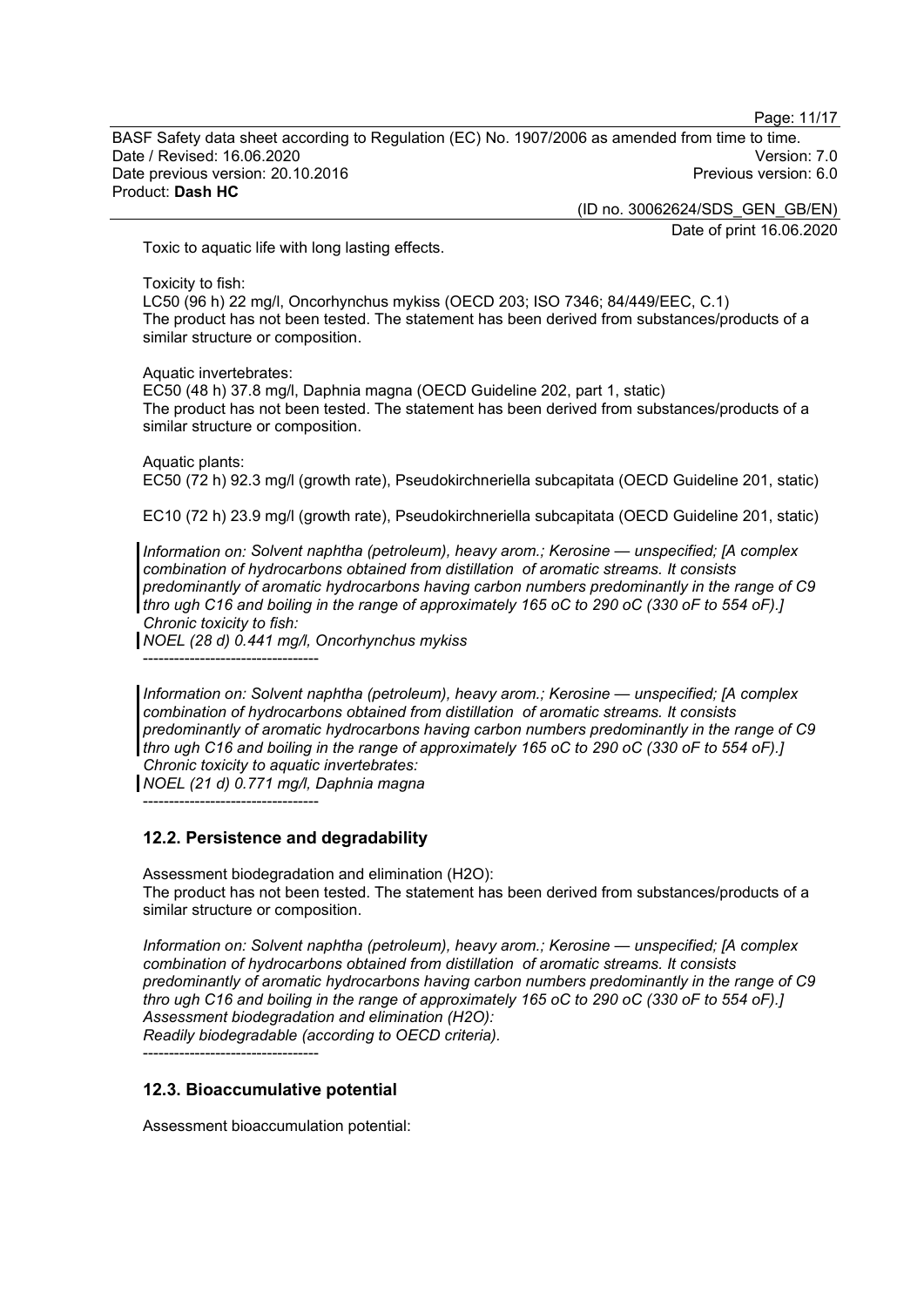Page: 12/17

BASF Safety data sheet according to Regulation (EC) No. 1907/2006 as amended from time to time. Date / Revised: 16.06.2020 Version: 7.0 Date previous version: 20.10.2016 Product: **Dash HC**

(ID no. 30062624/SDS\_GEN\_GB/EN)

Date of print 16.06.2020 The product has not been tested. The statement has been derived from the properties of the individual components.

*Information on: Solvent naphtha (petroleum), heavy arom. Assessment bioaccumulation potential: The product contains components with potential for bioaccumulation* ----------------------------------

# **12.4. Mobility in soil**

Assessment transport between environmental compartments: Adsorption in soil: Following exposure to soil, adsorption to solid soil particles is probable, therefore contamination of groundwater is not expected. The product has not been tested. The statement has been derived from the properties of the individual components.

*Information on: Solvent naphtha (petroleum), heavy arom.; Kerosine — unspecified; [A complex combination of hydrocarbons obtained from distillation of aromatic streams. It consists predominantly of aromatic hydrocarbons having carbon numbers predominantly in the range of C9 thro ugh C16 and boiling in the range of approximately 165 oC to 290 oC (330 oF to 554 oF).]*

----------------------------------

# **12.5. Results of PBT and vPvB assessment**

The product does not contain a substance fulfilling the PBT (persistent/bioaccumulative/toxic) criteria or the vPvB (very persistent/very bioaccumulative) criteria.

# **12.6. Other adverse effects**

The product does not contain substances that are listed in Regulation (EC) 1005/2009 on substances that deplete the ozone layer.

# **12.7. Additional information**

Other ecotoxicological advice: Do not discharge product into the environment without control.

# **SECTION 13: Disposal Considerations**

# **13.1. Waste treatment methods**

Must be disposed of or incinerated in accordance with local regulations.

The UK Environmental Protection (Duty of Care) Regulations (EP) and amendments should be noted (United Kingdom).

This product and any uncleaned containers must be disposed of as hazardous waste in accordance with the 2005 Hazardous Waste Regulations and amendments (United Kingdom)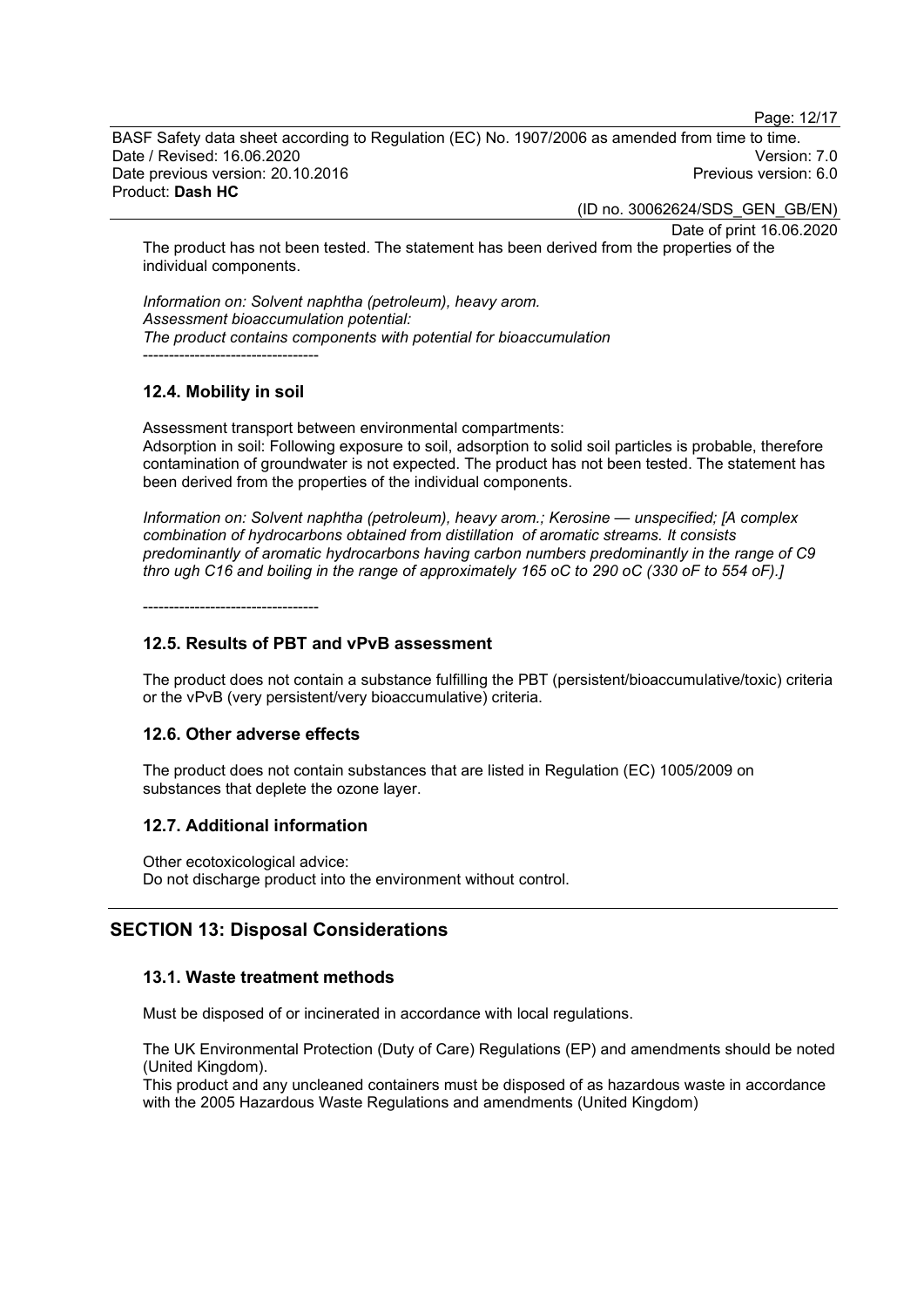Page: 13/17

BASF Safety data sheet according to Regulation (EC) No. 1907/2006 as amended from time to time. Date / Revised: 16.06.2020<br>Date previous version: 20.10.2016 Version: 7.0<br>Previous version: 6.0 Date previous version: 20.10.2016 Product: **Dash HC**

> (ID no. 30062624/SDS\_GEN\_GB/EN) Date of print 16.06.2020

Contaminated packaging:

Contaminated packaging should be emptied as far as possible and disposed of in the same manner as the substance/product.

# **SECTION 14: Transport Information**

# **Land transport**

## ADR

| UN number<br>UN proper shipping name:<br>Transport hazard class(es):<br>Packing group:<br>Environmental hazards:<br>Special precautions for<br>user:                                                   | <b>UN3082</b><br>ENVIRONMENTALLY HAZARDOUS SUBSTANCE, LIQUID,<br>N.O.S. (contains SOLVENT NAPHTHA, NAPHTHALENE)<br>9, EHSM<br>Ш<br>ves<br>None known              |
|--------------------------------------------------------------------------------------------------------------------------------------------------------------------------------------------------------|-------------------------------------------------------------------------------------------------------------------------------------------------------------------|
| <b>RID</b><br>UN number<br>UN proper shipping name:<br>Transport hazard class(es):<br>Packing group:<br>Environmental hazards:<br>Special precautions for<br>user:                                     | <b>UN3082</b><br>ENVIRONMENTALLY HAZARDOUS SUBSTANCE, LIQUID,<br>N.O.S. (contains SOLVENT NAPHTHA, NAPHTHALENE)<br>9, EHSM<br>$\mathbf{III}$<br>ves<br>None known |
| <b>Inland waterway transport</b><br><b>ADN</b><br>UN number<br>UN proper shipping name:<br>Transport hazard class(es):<br>Packing group:<br>Environmental hazards:<br>Special precautions for<br>user: | <b>UN3082</b><br>ENVIRONMENTALLY HAZARDOUS SUBSTANCE, LIQUID,<br>N.O.S. (contains SOLVENT NAPHTHA, NAPHTHALENE)<br>9, EHSM<br>$\mathbf{III}$<br>ves<br>None known |

Transport in inland waterway vessel Not evaluated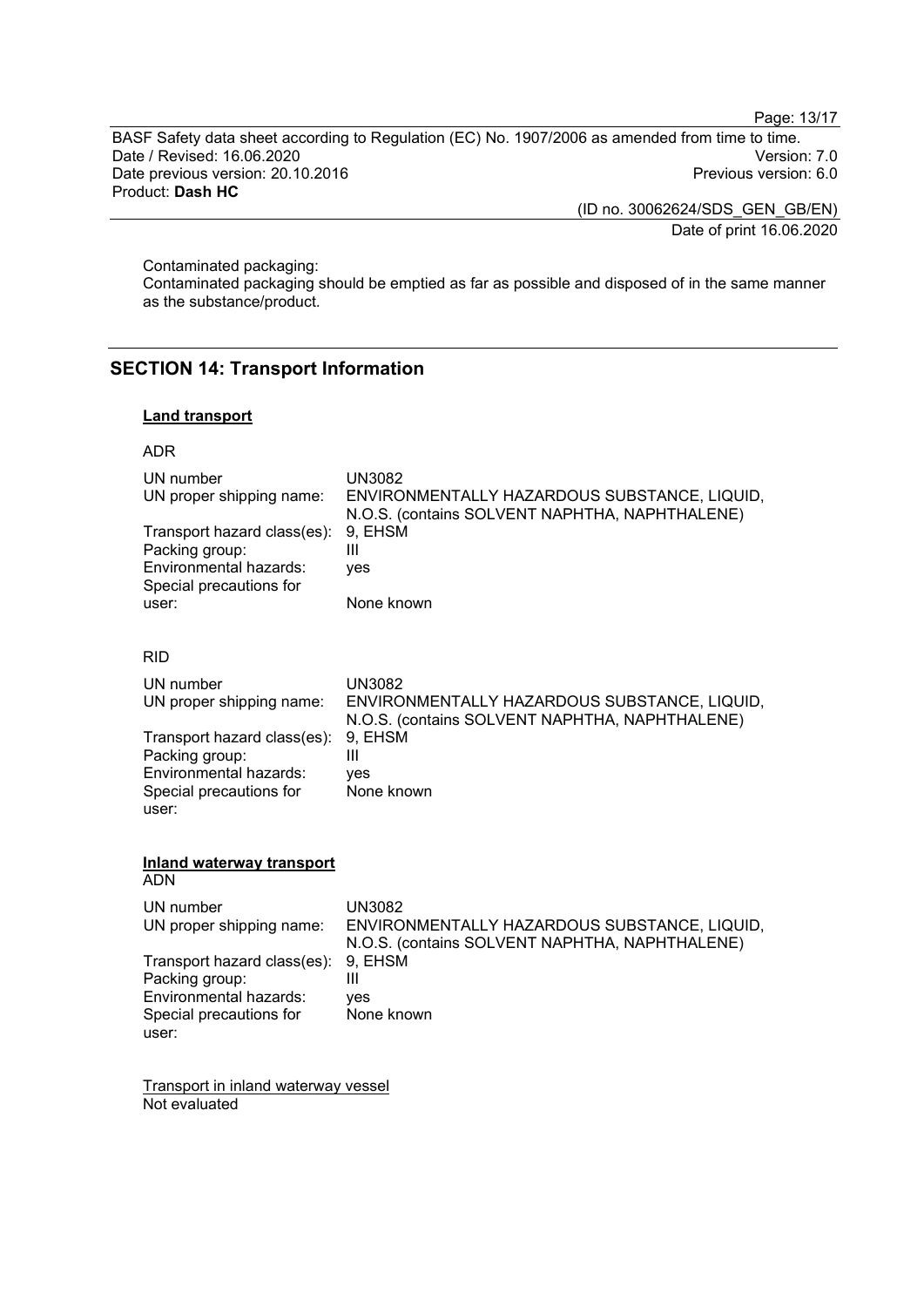Page: 14/17

BASF Safety data sheet according to Regulation (EC) No. 1907/2006 as amended from time to time. Date / Revised: 16.06.2020<br>Date previous version: 20.10.2016 Version: 7.0<br>Previous version: 6.0 Date previous version: 20.10.2016 Product: **Dash HC**

> (ID no. 30062624/SDS\_GEN\_GB/EN) Date of print 16.06.2020

## **Sea transport**

IMDG

| UN number:<br>UN proper shipping name:        | <b>UN 3082</b><br>ENVIRONMENTALLY HAZARDOUS SUBSTANCE, LIQUID,<br>N.O.S. (contains SOLVENT NAPHTHA, NAPHTHALENE) |
|-----------------------------------------------|------------------------------------------------------------------------------------------------------------------|
| Transport hazard class(es):<br>Packing group: | 9, EHSM<br>Ш                                                                                                     |
| Environmental hazards:                        | ves<br>Marine pollutant: YES                                                                                     |
| Special precautions for<br>user:              | None known                                                                                                       |

#### **Air transport**

#### IATA/ICAO

| UN number:                          | UN 3082                                        |
|-------------------------------------|------------------------------------------------|
| UN proper shipping name:            | ENVIRONMENTALLY HAZARDOUS SUBSTANCE, LIQUID,   |
|                                     | N.O.S. (contains SOLVENT NAPHTHA, NAPHTHALENE) |
| Transport hazard class(es): 9, EHSM |                                                |
| Packing group:                      | Ш                                              |
| Environmental hazards:              | ves                                            |
| Special precautions for             | None known                                     |
| user:                               |                                                |

#### **14.1. UN number**

See corresponding entries for "UN number" for the respective regulations in the tables above.

#### **14.2. UN proper shipping name**

See corresponding entries for "UN proper shipping name" for the respective regulations in the tables above.

#### **14.3. Transport hazard class(es)**

See corresponding entries for "Transport hazard class(es)" for the respective regulations in the tables above.

#### **14.4. Packing group**

See corresponding entries for "Packing group" for the respective regulations in the tables above.

# **14.5. Environmental hazards**

See corresponding entries for "Environmental hazards" for the respective regulations in the tables above.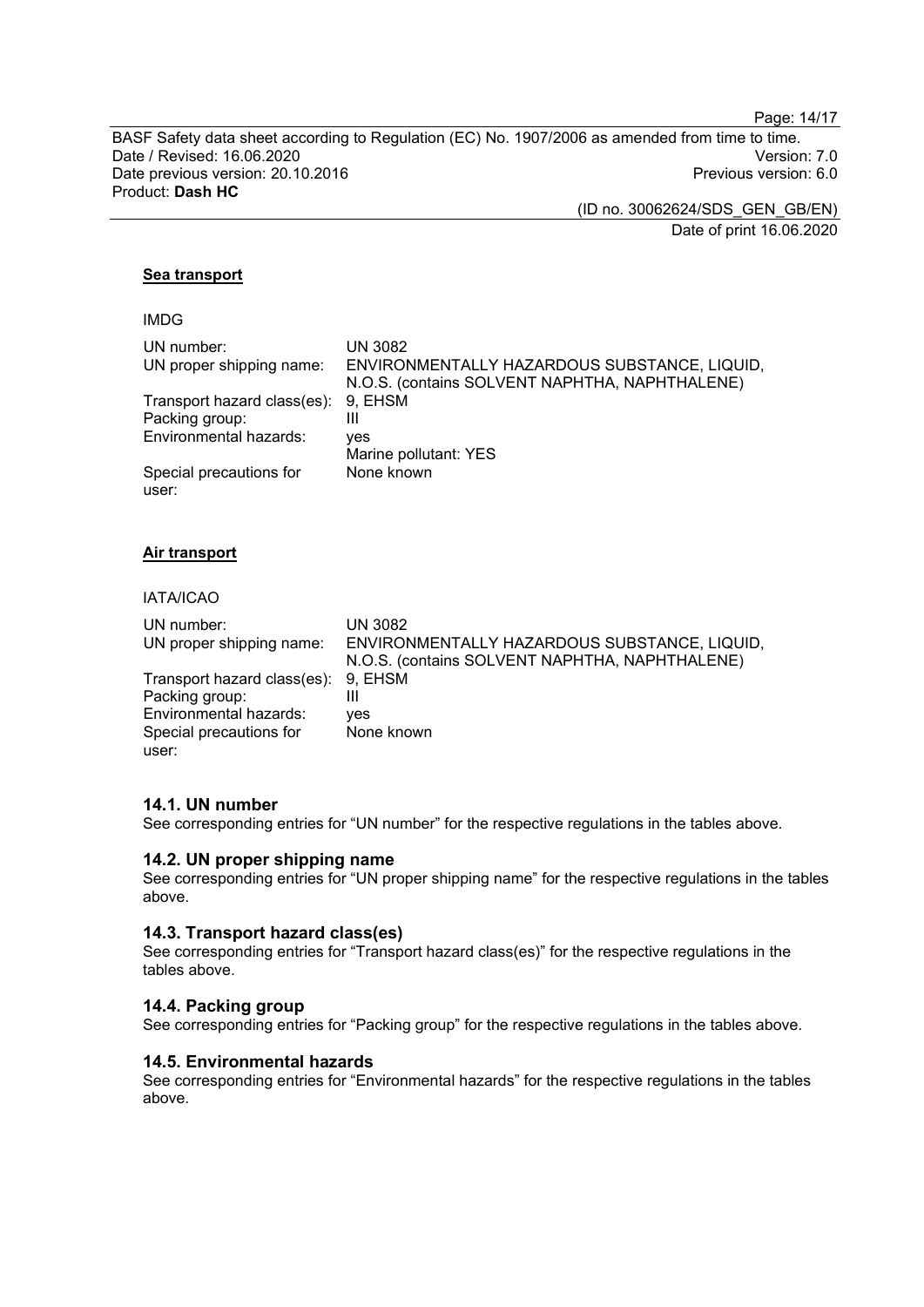Page: 15/17

BASF Safety data sheet according to Regulation (EC) No. 1907/2006 as amended from time to time. Date / Revised: 16.06.2020 Version: 7.0 Date previous version: 20.10.2016 Product: **Dash HC**

(ID no. 30062624/SDS\_GEN\_GB/EN)

Date of print 16.06.2020

# **14.6. Special precautions for user**

See corresponding entries for "Special precautions for user" for the respective regulations in the tables above.

# **14.7. Transport in bulk according to Annex II of MARPOL and the IBC Code**

| Not evaluated |
|---------------|
| Not evaluated |
| Not evaluated |
| Not evaluated |
| Not evaluated |
|               |

#### **Further information**

The following provisions may apply for product in packages containing a net quantity of 5 L or less ADR, RID, ADN: Special Provision 375; IMDG: 2.10.2.7; IATA: A197; TDG: Special Provision 99(2); 49CFR: §171.4 (c) (2). This product is subject to the most recent edition of "The Carriage of Dangerous Goods and Use of Transportable Pressure Equipment Regulations" and their amendments (United Kingdom).

# **SECTION 15: Regulatory Information**

## **15.1. Safety, health and environmental regulations/legislation specific for the substance or mixture**

#### Prohibitions, Restrictions and Authorizations

Annex XVII of Regulation (EC) No 1907/2006: Number on List: 3 Restrictions of Regulation (EC) No 1907/2006, Annex XVII, do not apply for the intended use(s) of the product given in this SDS.

Directive 2012/18/EU - Control of Major Accident Hazards involving dangerous substances (EU): Listed in above regulation: no

This product is classified under the European CLP Regulation. (United Kingdom) The data should be considered when making any assessment under the Control of Substances Hazardous to Health Regulations (COSHH), and related guidance, for example, 'COSHH Essentials' (United Kingdom).

This product may be subject to the Control of Major Accident Hazards Regulations (COMAH), and amendments if specific threshold tonnages are exceeded (United Kingdom).

# **15.2. Chemical Safety Assessment**

Assessment of safe use has been performed for the mixture and the result is documented in section 7 and 8 of the SDS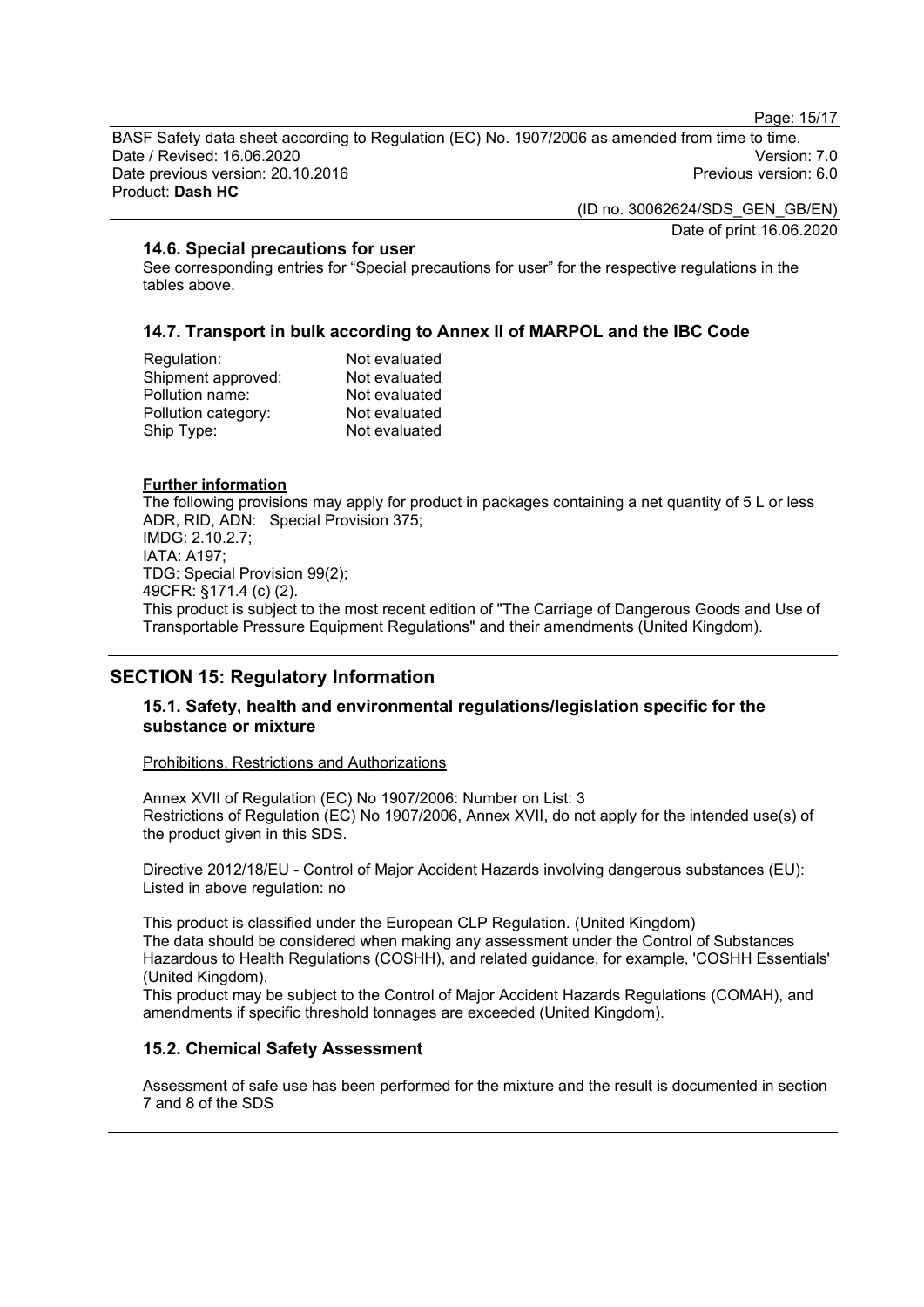Page: 16/17

BASF Safety data sheet according to Regulation (EC) No. 1907/2006 as amended from time to time. Date / Revised: 16.06.2020 Version: 7.0 Date previous version: 20.10.2016 Product: **Dash HC**

> (ID no. 30062624/SDS\_GEN\_GB/EN) Date of print 16.06.2020

# **SECTION 16: Other Information**

For proper and safe use of this product, please refer to the approval conditions laid down on the product label.

| Full text of the classifications, including the hazard classes and the hazard statements, if mentioned |  |  |  |  |
|--------------------------------------------------------------------------------------------------------|--|--|--|--|
| in section 2 or $3:$                                                                                   |  |  |  |  |

| Asp. Tox.         | Aspiration hazard                                                   |
|-------------------|---------------------------------------------------------------------|
| Skin Corr./Irrit. | Skin corrosion/irritation                                           |
| Eye Dam./Irrit.   | Serious eye damage/eye irritation                                   |
| STOT SE           | Specific target organ toxicity - single exposure                    |
| Aquatic Chronic   | Hazardous to the aquatic environment - chronic                      |
| H304              | May be fatal if swallowed and enters airways.                       |
| H315              | Causes skin irritation.                                             |
| H318              | Causes serious eye damage.                                          |
| H336              | May cause drowsiness or dizziness.                                  |
| H411              | Toxic to aquatic life with long lasting effects.                    |
| <b>EUH401</b>     | To avoid risks to human health and the environment, comply with the |
|                   | instructions for use.                                               |
| <b>EUH066</b>     | Repeated exposure may cause skin dryness or cracking.               |

**Abbreviations** 

ADR = The European Agreement concerning the International Carriage of Dangerous Goods by Road. ADN = The European Agreement concerning the International Carriage of Dangerous Goods by Inland waterways. ATE = Acute Toxicity Estimates. CAO = Cargo Aircraft Only. CAS = Chemical Abstract Service. CLP = Classification, Labelling and Packaging of substances and mixtures. DIN = German national organization for standardization. DNEL = Derived No Effect Level. EC50 = Effective concentration median for 50% of the population. EC = European Community. EN = European Standards. IARC = International Agency for Research on Cancer. IATA = International Air Transport Association. IBC-Code = Intermediate Bulk Container code. IMDG = International Maritime Dangerous Goods Code. ISO = International Organization for Standardization. STEL = Short-Term Exposure Limit. LC50 = Lethal concentration median for 50% of the population. LD50 = Lethal dose median for 50% of the population. TLV = Threshold Limit Value. MARPOL = The International Convention for the Prevention of Pollution from Ships. NEN = Dutch Norm. NOEC = No Observed Effect Concentration. OEL = Occupational Exposure Limit. OECD = Organization for Economic Cooperation and Development. PBT = Persistent, Bioaccumulative and Toxic. PNEC = Predicted No Effect Level. PPM = Parts per million. RID = The European Agreement concerning the International Carriage of Dangerous Goods by Rail. TWA = Time Weight Average. UN-number = UN number at transport. vPvB = very Persistent and very Bioaccumulative.

The data contained in this safety data sheet are based on our current knowledge and experience and describe the product only with regard to safety requirements. This safety data sheet is neither a Certificate of Analysis (CoA) nor technical data sheet and shall not be mistaken for a specification agreement. Identified uses in this safety data sheet do neither represent an agreement on the corresponding contractual quality of the substance/mixture nor a contractually designated use. It is the responsibility of the recipient of the product to ensure any proprietary rights and existing laws and legislation are observed.